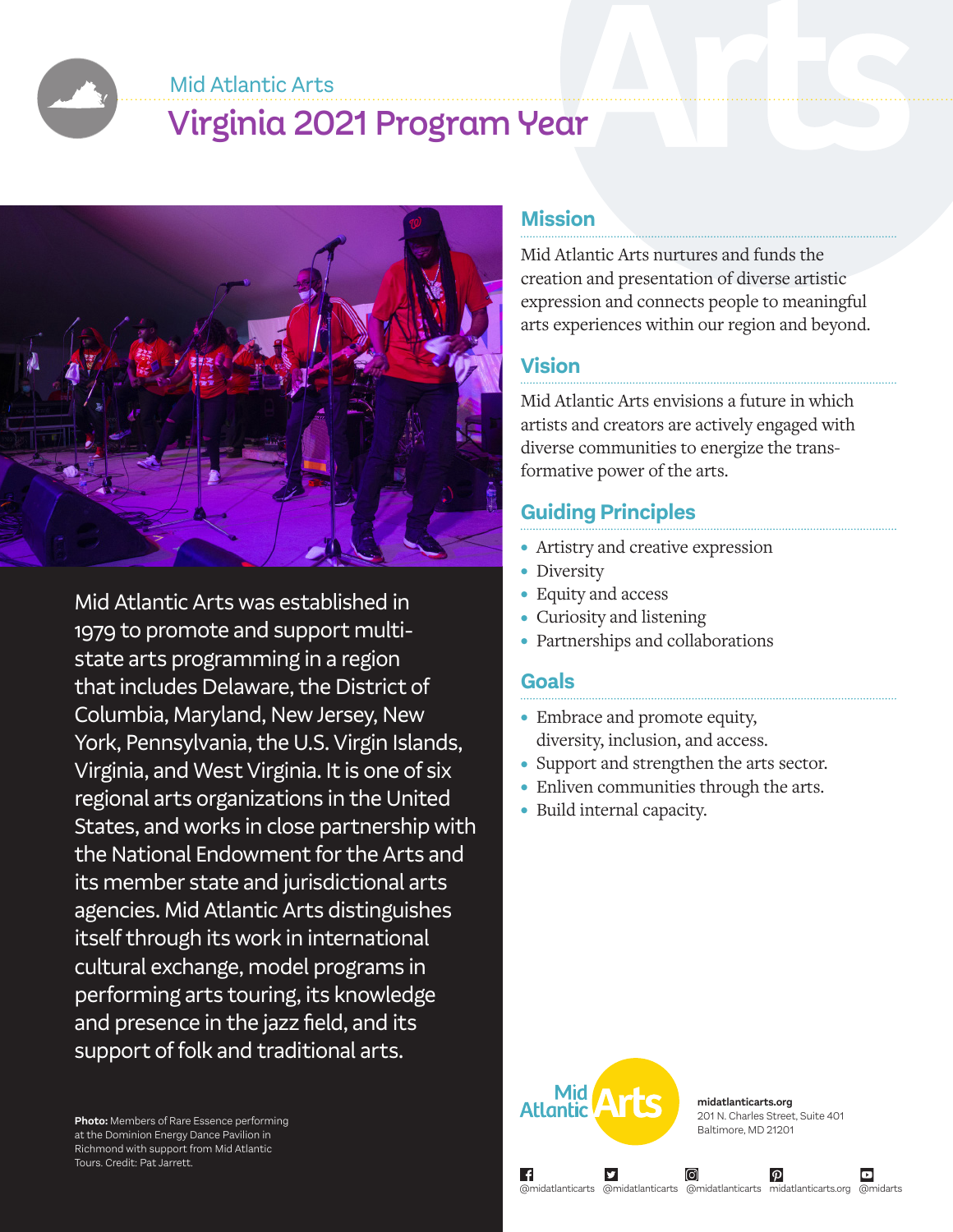

## **Programming Activity for Virginia** July 2020 through June 2021 Mid Atlantic Arts



## **Virginia Grantees**

## **CARES Arts Organization Relief**

### **Grantees**

Armed Services Arts Partnership, Alexandria Art 180, Inc., Richmond Art for the Journey, Henrico Art on Wheels, NFP, Richmond Arts and Cultural Council of the Twin Counties, Galax Beauty for Ashes Contemporary School of Dance, Hampton Bowen McCauley Dance, Inc., Arlington HARPS Foundation, Richmond Soundscapes, Inc., Newport News Tidewater Arts Outreach, Norfolk Young Audiences of Virginia, Inc., Norfolk

## **Emory & Henry College,** Fairfax Acrobuffos, NY**(MAT)**

## **George Mason University,** Manassas

Acrobuffos, NY **(MAT)** Kaneza Schaal and Christopher Myers, NY **(AC)**

## **James Madison University,**

Harrisonburg American Patchwork Quartet, NY **(AC)** Fifth House Ensemble, IL **(AC)**

## **Jefferson Center Foundation, Ltd.,**

Roanoke Jennifer Hartswick, TN **(JTN)** Joel Ross Good Vibes, NY **(JTN)**

## **Mid Atlantic Arts Creative Fellowships Recipient**

Eric Guinivan, Harrisonburg

## **Mid Atlantic Arts Regional Resilience Fund Grantees**

Art 180, Inc., Richmond Richmond Triangle Players, Richmond Soundscapes, Inc., Newport News

## **Mid Atlantic Arts Participation Support for Alliance for Artist Communities Equitable Capacity Workshop**

Virginia Center for the Creative Arts, Amherst

## **Shenandoah University,** Winchester

Alarm Will Sound, Inc., NY **(AC)** Fifth House Ensemble, IL **(AC)** Kaneza Schaal and Christopher Myers, NY **(AC)**

**Program Key:** ArtsCONNECT (AC) Jazz Touring Network Engagement (JTN) Mid Atlantic Tours (MAT)

**Photo:** Mid Atlantic Tours roster artist Acrobuffos performing *Air Play.* Credit: Florence Montemare.